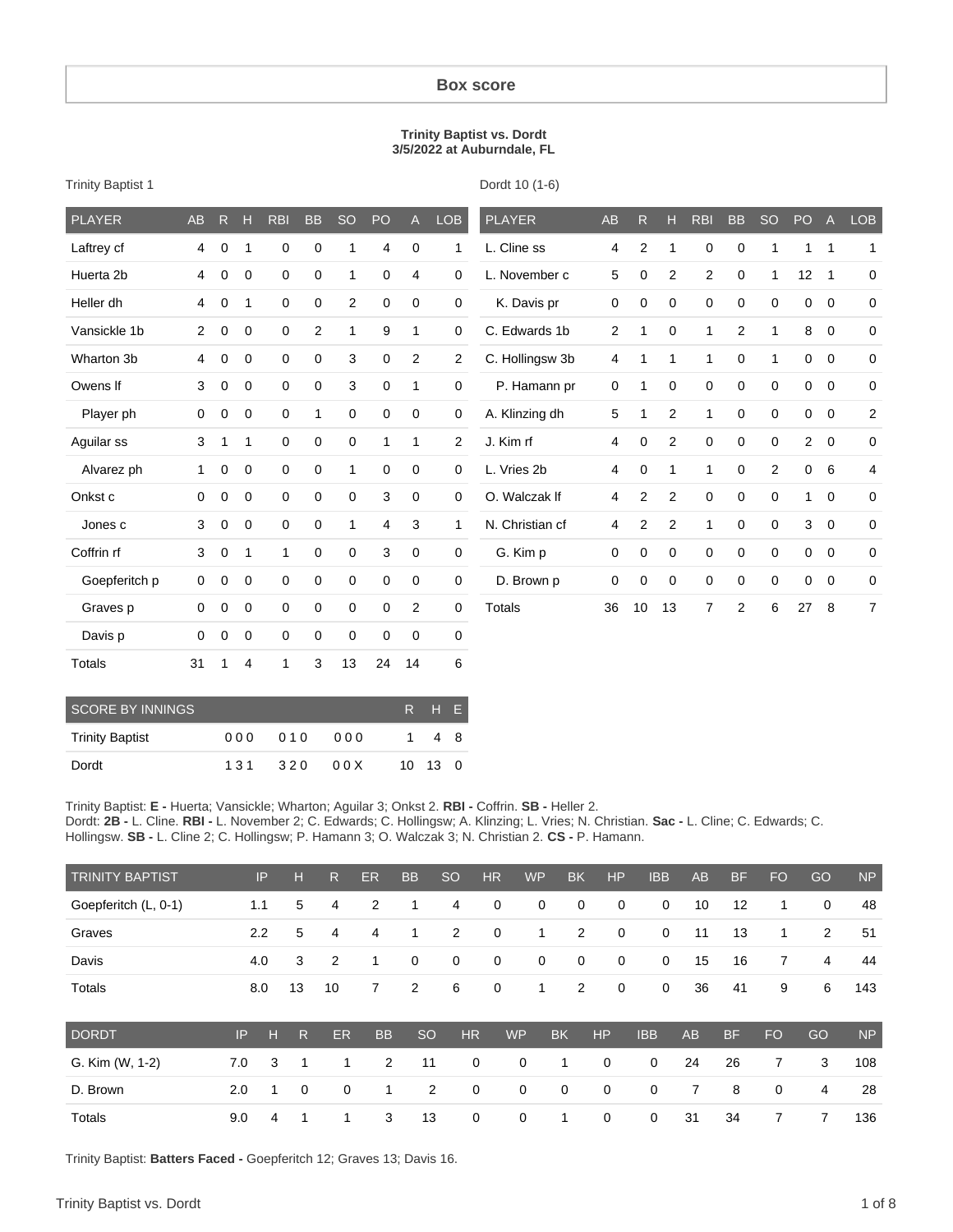Dordt: **Batters Faced -** G. Kim 26; D. Brown 8.

#### **Start:** 3:00 PM **Duration: Attendance:** 0

Weather: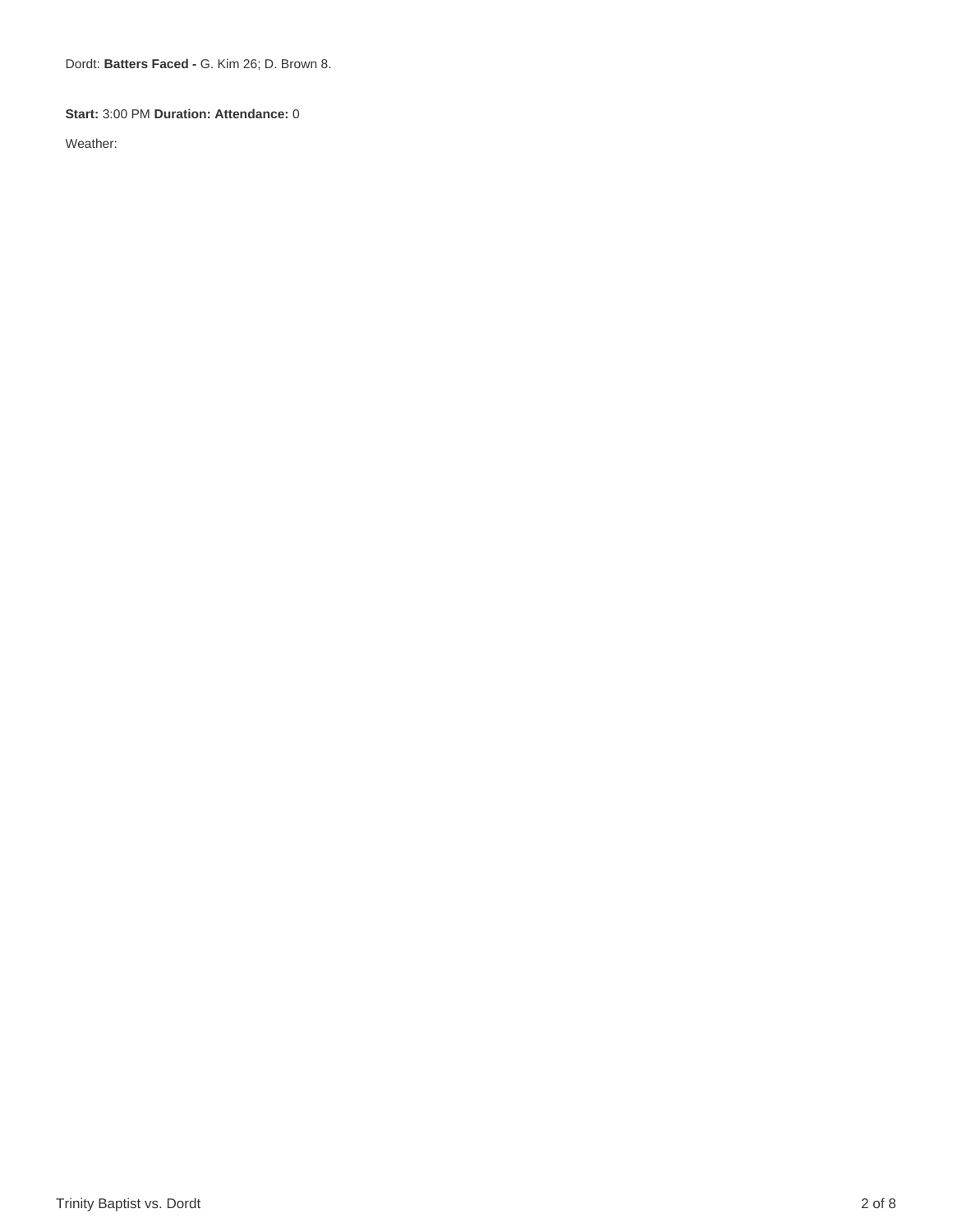# **Scoring Summary**

| <b>INNINGS</b>                | <b>PLAY</b>                                                                                          | $V - H$  |
|-------------------------------|------------------------------------------------------------------------------------------------------|----------|
| Dordt<br>1st                  | L. Cline scored on an error by c, unearned.                                                          | $0 - 1$  |
| Dordt<br>2nd                  | O. Walczak scored on an error by 3b, unearned.                                                       | $0 - 2$  |
| Dordt<br>2 <sub>nd</sub>      | L. November singled to left field, RBI; N. Christian scored.                                         | $0 - 3$  |
| Dordt<br>2 <sub>nd</sub>      | C. Hollingsw flied out to cf. SAC, RBI; P. Hamann scored.                                            | $0 - 4$  |
| Dordt<br>3rd                  | N. Christian singled to left field, RBI; O. Walczak scored.                                          | $0 - 5$  |
| Dordt<br>4th                  | C. Edwards scored on a balk.                                                                         | $0 - 6$  |
| Dordt<br>4th                  | A. Klinzing singled to center field, RBI; C. Hollingsw scored.                                       | $0 - 7$  |
| Dordt<br>4th                  | L. Vries singled to shortstop, RBI; A. Klinzing scored.                                              | $0 - 8$  |
| <b>Trinity Baptist</b><br>5th | Coffrin singled to center field, RBI; Aguilar scored.                                                | $1 - 8$  |
| Dordt<br>5th                  | L. November singled to center field, RBI; L. Cline advanced to third; N. Christian scored, unearned. | $1 - 9$  |
| Dordt<br>5th                  | C. Edwards flied out to cf, SAC, RBI; L. Cline scored.                                               | $1 - 10$ |

# **All Plays**

# **Trinity Baptist Top of 1st Inning**

G. Kim to p.

Laftrey struck out swinging. (1 out)

Huerta struck out swinging, out at first c to 1b. (2 out)

Heller struck out swinging. (3 out)

**Inning Summary: 0 Runs , 0 Hits , 0 Errors , 0 LOB**

# **Dordt Bottom of 1st Inning**

#### Goepferitch to p.

L. Cline reached first on an error by ss.

L. Cline stole second.

L. November struck out looking. (1 out)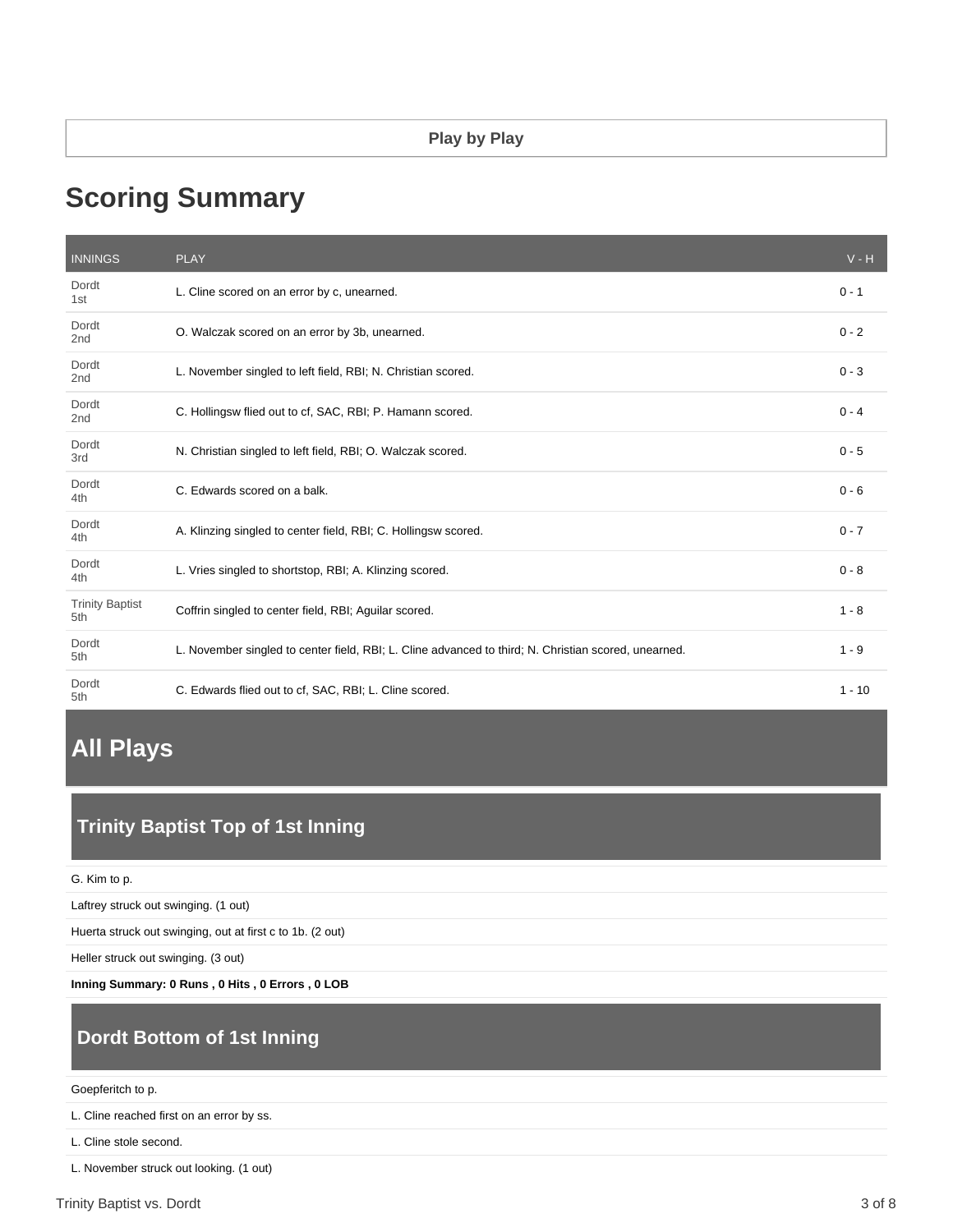L. Cline stole third.

#### **L. Cline scored on an error by c, unearned.**

C. Edwards struck out swinging. (2 out)

C. Hollingsw struck out swinging, reached first on an error by c.

A. Klinzing singled to left field; C. Hollingsw advanced to second.

J. Kim singled to second base; A. Klinzing advanced to second; C. Hollingsw advanced to third.

L. Vries struck out looking. (3 out)

**Inning Summary: 1 Runs , 2 Hits , 3 Errors , 3 LOB**

## **Trinity Baptist Top of 2nd Inning**

Vansickle flied out to rf. (1 out)

Wharton struck out swinging. (2 out)

Owens struck out looking. (3 out)

**Inning Summary: 0 Runs , 0 Hits , 0 Errors , 0 LOB**

### **Dordt Bottom of 2nd Inning**

O. Walczak singled to center field.

- O. Walczak stole second.
- O. Walczak stole third.
- **O. Walczak scored on an error by 3b, unearned.**

N. Christian singled to right field.

N. Christian stole second.

L. Cline flied out to rf, SAC; N. Christian advanced to third. (1 out)

#### **L. November singled to left field, RBI; N. Christian scored.**

P. Hamann pinch ran for L. November.

P. Hamann stole second.

C. Edwards walked; P. Hamann stole third.

Graves to p for Goepferitch.

Jones to c for Onkst.

**C. Hollingsw flied out to cf, SAC, RBI; P. Hamann scored.**

A. Klinzing grounded out to p. (3 out)

**Inning Summary: 3 Runs , 3 Hits , 1 Errors , 1 LOB**

# **Trinity Baptist Top of 3rd Inning**

L. November to c for P. Hamann.

Aguilar flied out to rf. (1 out)

Jones struck out swinging. (2 out)

Coffrin grounded out to 2b. (3 out)

**Inning Summary: 0 Runs , 0 Hits , 0 Errors , 0 LOB**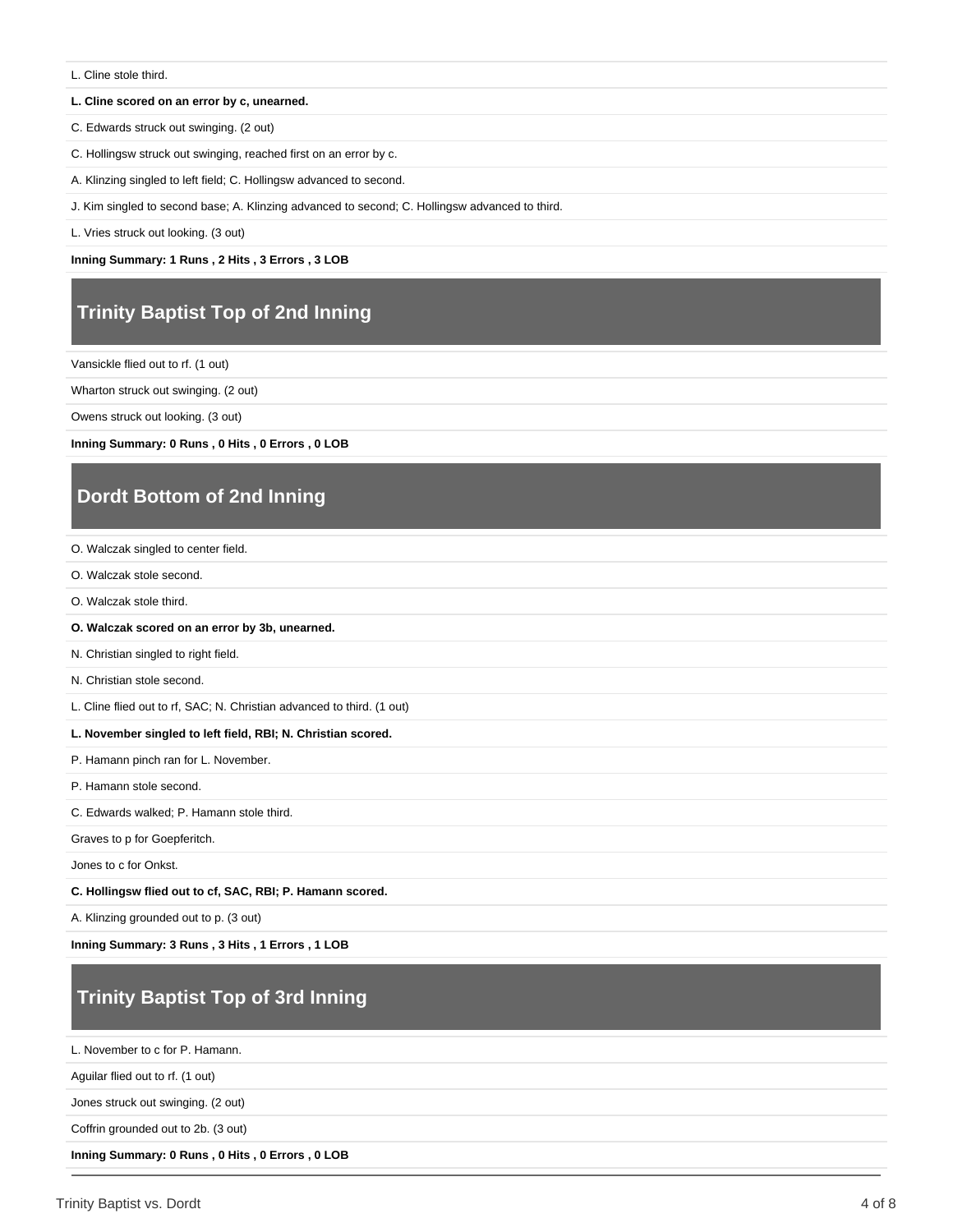#### **Dordt Bottom of 3rd Inning**

- J. Kim singled to second base.
- J. Kim advanced to second on a wild pitch.
- L. Vries struck out swinging. (1 out)
- O. Walczak singled to left field; J. Kim out at second lf to c, picked off. (2 out)
- O. Walczak stole second.

#### **N. Christian singled to left field, RBI; O. Walczak scored.**

- N. Christian stole second.
- L. Cline struck out looking. (3 out)

**Inning Summary: 1 Runs , 3 Hits , 0 Errors , 1 LOB**

### **Trinity Baptist Top of 4th Inning**

Laftrey singled to center field.

Huerta flied out to cf. (1 out)

Heller reached on a fielder's choice; Laftrey out at second 2b to ss. (2 out)

Heller stole second.

Vansickle walked.

Wharton struck out looking. (3 out)

**Inning Summary: 0 Runs , 1 Hits , 0 Errors , 2 LOB**

### **Dordt Bottom of 4th Inning**

L. November reached first on an error by ss.

P. Hamann pinch ran for L. November.

P. Hamann stole second.

C. Edwards walked.

C. Hollingsw reached first on an error by 1b; C. Edwards advanced to second; P. Hamann out at second 1b to c to 3b to p to ss to 1b to c, picked off.

C. Edwards advanced to third.

C. Hollingsw advanced to second on a balk.

**C. Edwards scored on a balk.**

#### **A. Klinzing singled to center field, RBI; C. Hollingsw scored.**

J. Kim grounded out to 2b; A. Klinzing advanced to second. (2 out)

**L. Vries singled to shortstop, RBI; A. Klinzing scored.**

L. Vries out at first c to 1b, picked off. (3 out)

**Inning Summary: 3 Runs , 2 Hits , 2 Errors , 1 LOB**

### **Trinity Baptist Top of 5th Inning**

L. November to c for P. Hamann.

Owens struck out looking. (1 out)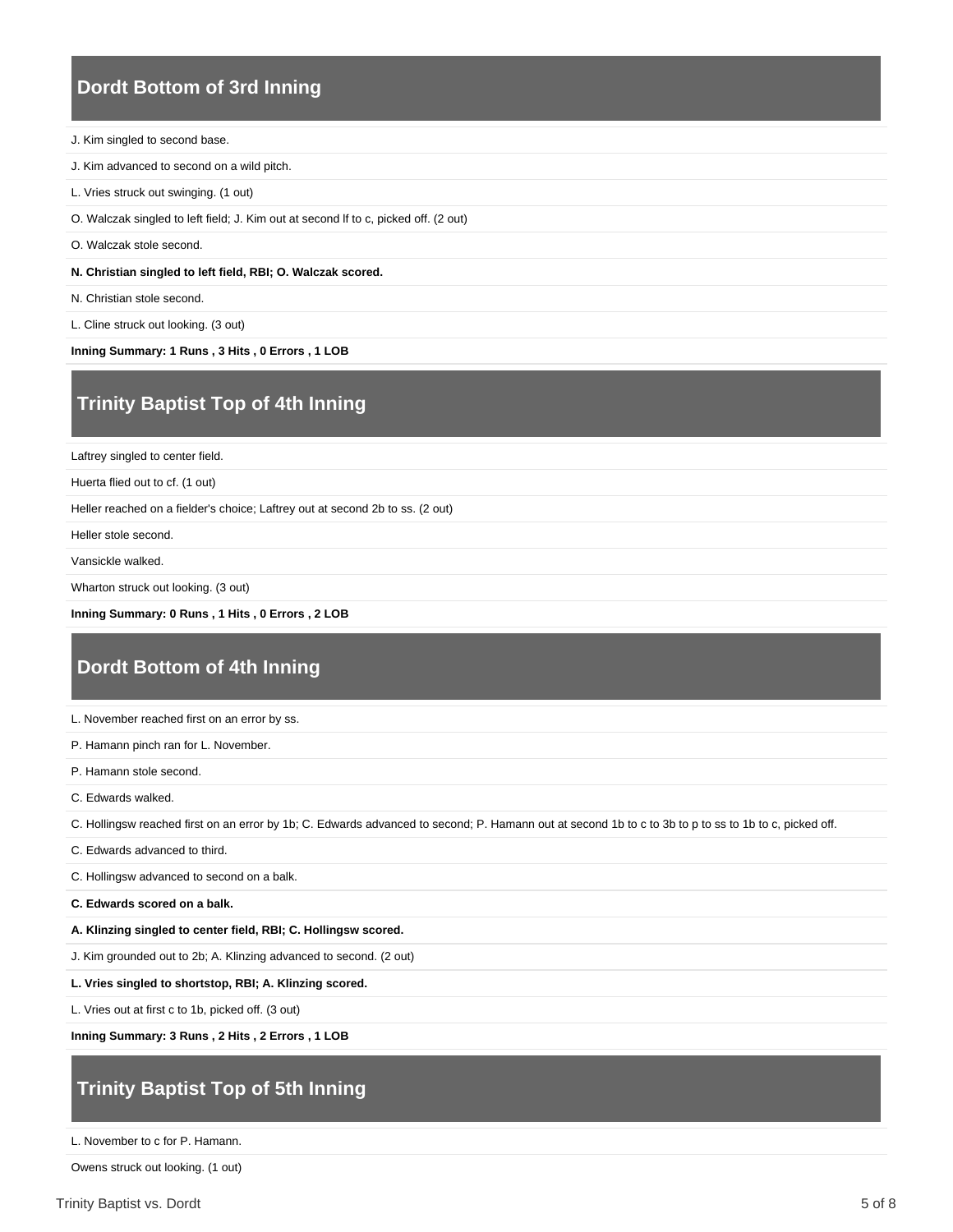Aguilar singled to right field.

Aguilar advanced to second on a balk.

Jones grounded out to 2b; Aguilar advanced to third. (2 out)

**Coffrin singled to center field, RBI; Aguilar scored.**

Laftrey popped up to 1b. (3 out)

**Inning Summary: 1 Runs , 2 Hits , 0 Errors , 1 LOB**

### **Dordt Bottom of 5th Inning**

Davis to p for Graves.

O. Walczak flied out to 1b. (1 out)

N. Christian reached first on an error by ss.

L. Cline doubled to right field; N. Christian advanced to third.

**L. November singled to center field, RBI; L. Cline advanced to third; N. Christian scored, unearned.**

P. Hamann pinch ran for L. November.

**C. Edwards flied out to cf, SAC, RBI; L. Cline scored.**

P. Hamann out at second c to ss, caught stealing. (3 out)

**Inning Summary: 2 Runs , 2 Hits , 1 Errors , 1 LOB**

## **Trinity Baptist Top of 6th Inning**

L. November to c for P. Hamann.

Huerta flied out to lf. (1 out)

Heller struck out swinging. (2 out)

Vansickle struck out swinging. (3 out)

**Inning Summary: 0 Runs , 0 Hits , 0 Errors , 0 LOB**

### **Dordt Bottom of 6th Inning**

C. Hollingsw singled to center field.

C. Hollingsw stole second.

A. Klinzing flied out to cf to center field. (1 out)

P. Hamann pinch ran for C. Hollingsw.

J. Kim popped up to 1b; P. Hamann advanced to third. (2 out)

L. Vries flied out to rf. (3 out)

**Inning Summary: 0 Runs , 1 Hits , 0 Errors , 1 LOB**

### **Trinity Baptist Top of 7th Inning**

C. Hollingsw to 3b for P. Hamann.

Wharton flied out to cf. (1 out)

Player pinch hit for Owens.